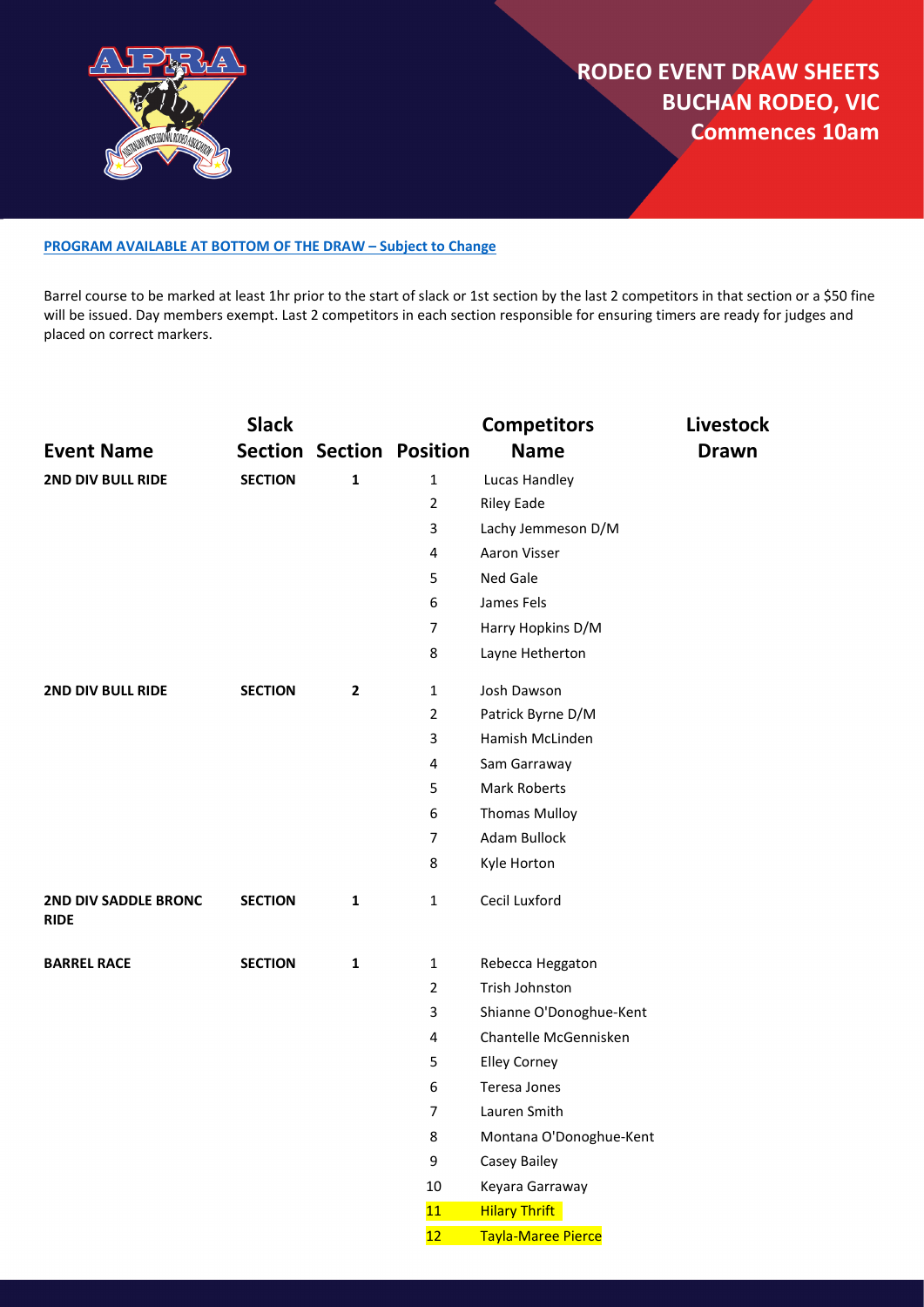

|                           |                |                | 13             | Gaby Betts D/M          |        |                      |
|---------------------------|----------------|----------------|----------------|-------------------------|--------|----------------------|
| <b>BREAKAWAY ROPING</b>   | <b>SECTION</b> | 1              | 1              | Lauren Smith            |        |                      |
|                           |                |                | 2              | <b>Brittany Besant</b>  |        |                      |
|                           |                |                | 3              | Latteliah DeSpirt       |        |                      |
|                           |                |                | 4              | Georgie Kapeller        |        |                      |
|                           |                |                | 5              | Melissa Wilburn         |        |                      |
|                           |                |                | 6              | Casey Bailey            |        |                      |
|                           |                |                | $\overline{7}$ | Tamara Gorsuch          |        |                      |
|                           |                |                | 8              | Debbie Kenny            |        |                      |
| <b>BREAKAWAY ROPING</b>   | <b>SECTION</b> | $\overline{2}$ | $\mathbf{1}$   | Alishia Thomas          |        |                      |
|                           |                |                | $\overline{2}$ | Jessica Marsh           |        |                      |
|                           |                |                | 3              | Shianne O'Donoghue-Kent |        |                      |
|                           |                |                | 4              | Teresa Jones            |        |                      |
|                           |                |                | 5              | Memphis Osborne         |        |                      |
|                           |                |                | 6              | <b>Elley Corney</b>     |        |                      |
|                           |                |                | $\overline{7}$ | <b>Candice Douglass</b> |        |                      |
|                           |                |                | 8              | Tayla-Maree Pierce      |        |                      |
| <b>BULL RIDE</b>          | <b>SECTION</b> | 1              | 1              | Anthony Ryan            | 229 RW | <b>TIME BOND</b>     |
| ROUND <sub>1</sub>        |                |                | $\overline{2}$ | Joe Down                | 256 RW | <b>ROUGH JUSTIES</b> |
|                           |                |                | 3              | Dylan Richardson        | 170 RW | MUM SAID NO          |
|                           |                |                | 4              | Adam Hinkley            | 213 RW | <b>COOKIES KAOS</b>  |
|                           |                |                | 5              | <b>Thomas Mulloy</b>    | 135 RW | <b>BACK DRAUGHT</b>  |
|                           |                |                | 6              | James Fels              | 186 RW | <b>BLIND SPOT</b>    |
|                           |                |                |                | RE-RIDE 156 RW          |        |                      |
| <b>BULL RIDE</b>          | <b>SECTION</b> | 1              | 1              | Anthony Ryan            | 170 RW | MUM SAID NO          |
| ROUND <sub>2</sub>        |                |                | 2              | Joe Down                | 213 RW | <b>COOKIES KAOS</b>  |
|                           |                |                | 3              | Dylan Richardson        | 256 RW | ROUGH JUSTIES        |
|                           |                |                | 4              | James Fels              | 229 RW | <b>TIME BOND</b>     |
|                           |                |                | 5              | Adam Hinkley            | 156 RW | <b>STREET KID</b>    |
|                           |                |                | 6              | <b>Thomas Mulloy</b>    | 186 RW | <b>BLIND SPOT</b>    |
|                           |                |                |                | RE-RIDE 135 RW          |        |                      |
| <b>JUNIOR BARREL RACE</b> | <b>SECTION</b> | 1              | $\mathbf{1}$   | Shayla Odd D/M          |        |                      |
|                           |                |                | $\overline{2}$ | Skye Orchard D/M        |        |                      |
|                           |                |                | 3              | Clay Donald             |        |                      |
|                           |                |                | 4              | <b>Tate Smith</b>       |        |                      |
|                           |                |                | 5              | Adelaide Donald         |        |                      |
|                           |                |                | 6              | Mateja Martinovic D/M   |        |                      |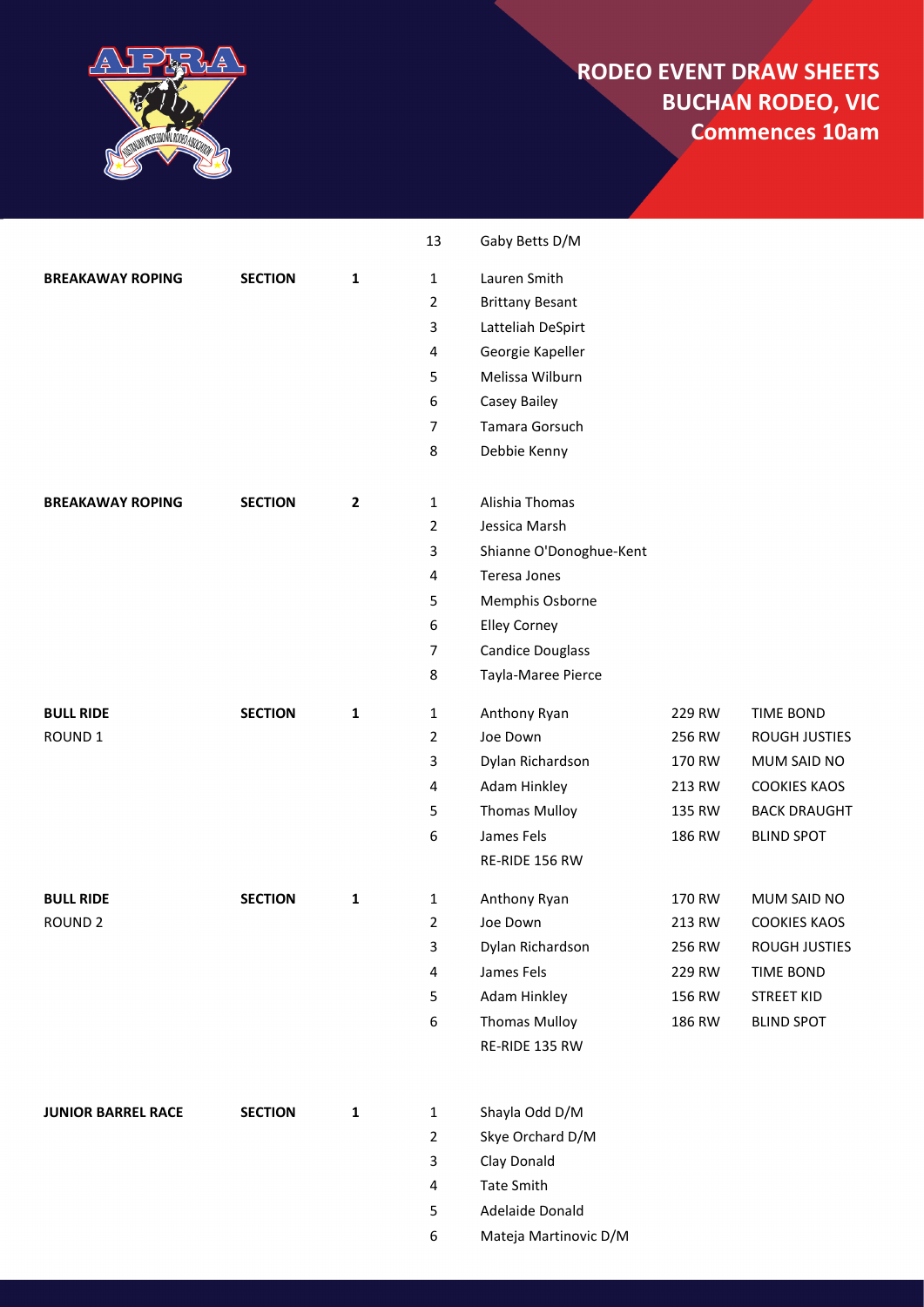

|                          |                |              | $\overline{7}$          | Clover Marsh          |       |                      |
|--------------------------|----------------|--------------|-------------------------|-----------------------|-------|----------------------|
|                          |                |              | 8                       | Tanisha Hill          |       |                      |
|                          |                |              | 9                       | Molly Grimley         |       |                      |
|                          |                |              | $10\,$                  | <b>Billie Donald</b>  |       |                      |
|                          |                |              | $11\,$                  | Kash Marsh            |       |                      |
|                          |                |              | 12                      | Memphis Osborne       |       |                      |
|                          |                |              | 13                      | Spencer Donald        |       |                      |
|                          |                |              | 14                      | Milly Scanlon         |       |                      |
|                          |                |              | 15                      | Ava Harrington D/M    |       |                      |
|                          |                |              | 16                      | Mia Duncan D/M        |       |                      |
|                          |                |              | 17                      | <b>Denton Perkins</b> |       |                      |
|                          |                |              | $18\,$                  | Matilda Donald        |       |                      |
|                          |                |              |                         |                       |       |                      |
| JUNIOR STEER RIDE        | <b>SECTION</b> | $\mathbf 1$  | 1                       | <b>Dustin Gannon</b>  |       |                      |
|                          |                |              | $\overline{2}$          | Tai Gorsuch           |       |                      |
|                          |                |              | 3                       | Spencer Donald        |       |                      |
|                          |                |              | 4                       | Tom Ings              |       |                      |
|                          |                |              | 5                       | <b>Toby Deudney</b>   |       |                      |
|                          |                |              | 6                       | Tyler Cocksedge D/M   |       |                      |
|                          |                |              | 7                       | <b>Riley Eade</b>     |       |                      |
| <b>ROPE AND TIE</b>      | <b>SECTION</b> | $\mathbf 1$  | $\mathbf{1}$            | <b>Terry Evison</b>   |       |                      |
|                          |                |              | 2                       | <b>Brody Moss</b>     |       |                      |
|                          |                |              | 3                       | Benjamin Smith        |       |                      |
|                          |                |              | 4                       | Peter Marsh           |       |                      |
|                          |                |              | 5                       | Jay R Marsh           |       |                      |
| <b>ROPE AND TIE</b>      | <b>SECTION</b> | 2            | 1                       | <b>Bruce Marsh</b>    |       |                      |
|                          |                |              | $\overline{2}$          | Thomas Flanagan       |       |                      |
|                          |                |              | 3                       | Jayson Gorsuch        |       |                      |
|                          |                |              | 4                       | Lochlan Flanagan      |       |                      |
|                          |                |              | 5                       | Peter Mitchell        |       |                      |
| <b>SADDLE BRONC RIDE</b> | <b>SECTION</b> | $\mathbf{1}$ | $\mathbf{1}$            | <b>Heath Chalmers</b> | 013RW | <b>BLACK FOOT</b>    |
|                          |                |              | $\overline{2}$          | Michael Keough        | 3CRW  | ADAM                 |
|                          |                |              | 3                       | Dean Oliver           | 38RW  | <b>CHARLIE SHEEN</b> |
|                          |                |              | $\overline{\mathbf{4}}$ | Cecil Luxford         | 10CRW | ONE NUT              |
|                          |                |              | 5                       | James Sclanders       | 149RW | <b>COLOURED LADY</b> |
|                          |                |              | 6                       | Ty King               | 42RW  | ON N OFF             |
|                          |                |              | $\overline{7}$          | Gavin Fry             | 105RW | OVERLANDER           |
|                          |                |              |                         | RE-RIDES 11RW, 39 RW  |       |                      |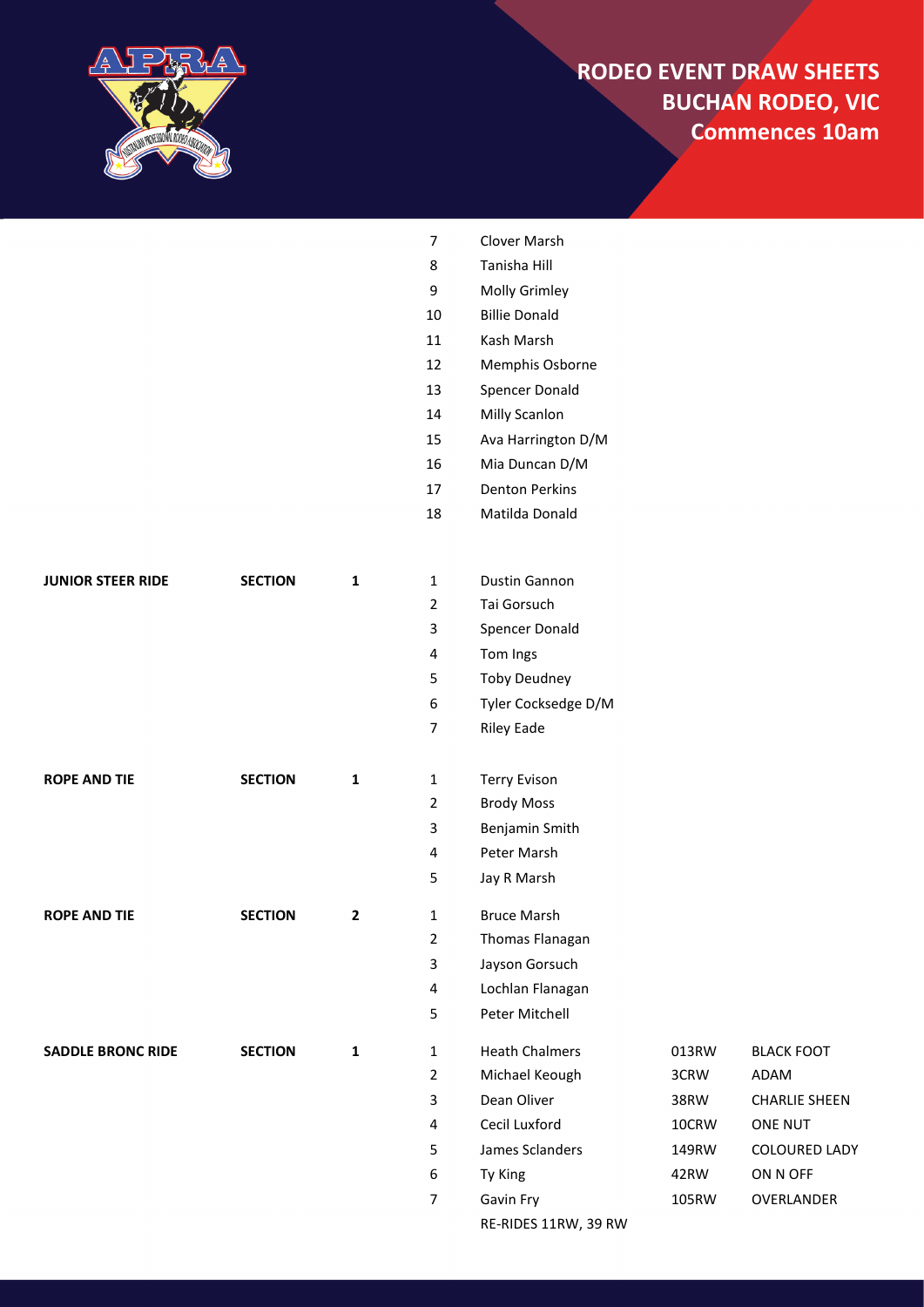

| <b>STEER WRESTLING</b> | <b>SECTION</b> | $\mathbf{1}$   | $\mathbf{1}$   | <b>Terry Evison</b>  |
|------------------------|----------------|----------------|----------------|----------------------|
|                        |                |                | $\overline{2}$ | Elrik Corney         |
|                        |                |                | 3              | Lochlan Flanagan     |
|                        |                |                | 4              | Dean Oliver          |
| <b>TEAM ROPING</b>     | <b>SECTION</b> | $\mathbf{1}$   | 1              | Benjamin Smith       |
|                        |                |                | 2              | Glen W Perkins       |
|                        |                |                | 3              | <b>Brody Moss</b>    |
|                        |                |                | 4              | <b>Terry Evison</b>  |
|                        |                |                | 5              | Aaron Bookluck       |
|                        |                |                | 6              | Daniel Flanagan      |
|                        |                |                | $\overline{7}$ | Paul Kenny           |
|                        |                |                | 8              | Jay R Marsh          |
| <b>TEAM ROPING</b>     | <b>SECTION</b> | $\overline{2}$ | $\mathbf{1}$   | Darryle Flanagan     |
|                        |                |                | $\overline{2}$ | Peter Kenny          |
|                        |                |                | 3              | Franky Fitzpatrick   |
|                        |                |                | 4              | Daniel Kapeller      |
|                        |                |                | 5              | <b>Bruce Marsh</b>   |
|                        |                |                | 6              | Teresa Jones         |
|                        |                |                | $\overline{7}$ | Peter Marsh          |
|                        |                |                | 8              | Georgie Kapeller     |
| <b>TEAM ROPING</b>     | <b>SECTION</b> | 3              | $\mathbf{1}$   | Lochlan Flanagan     |
|                        |                |                | 2              | <b>Clover Marsh</b>  |
|                        |                |                | 3              | <b>Maclay Phelps</b> |
|                        |                |                | 4              | Darren Jones D/M     |
|                        |                |                | 5              | Thomas Flanagan      |
|                        |                |                | 6              | <b>Gary King</b>     |
|                        |                |                | $\overline{7}$ | Ty King              |
|                        |                |                |                |                      |

#### <span id="page-3-0"></span>**PROGRAM**

Team Roping

Rope & Tie

2<sup>nd</sup> Division Bull Ride

Ladies Breakaway Roping

2<sup>nd</sup> Division Saddle Bronc

Steer Wrestling

Team Roping

Open Bull Ride

Ladies Barrel Race

Junior Barrel Race